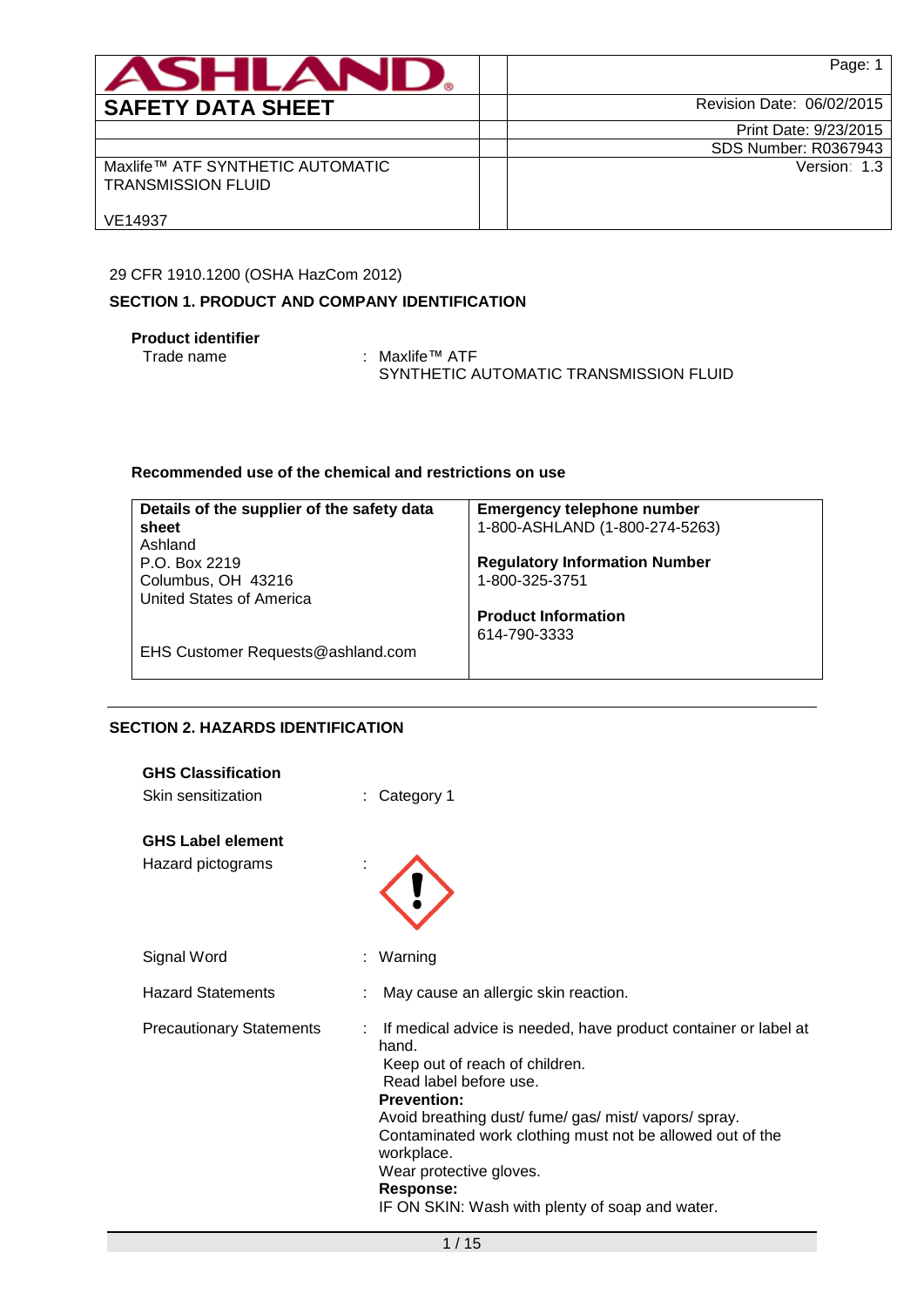| <b>ASHLAN</b>                                                 | Page: 2                   |
|---------------------------------------------------------------|---------------------------|
| <b>SAFETY DATA SHEET</b>                                      | Revision Date: 06/02/2015 |
|                                                               | Print Date: 9/23/2015     |
|                                                               | SDS Number: R0367943      |
| Maxlife™ ATF SYNTHETIC AUTOMATIC<br><b>TRANSMISSION FLUID</b> | Version: 1.3              |
| VE14937                                                       |                           |

If skin irritation or rash occurs: Get medical advice/ attention. Wash contaminated clothing before reuse. **Disposal:**  Dispose of contents/ container to an approved waste disposal plant.

### **Other hazards**

None known.

### **SECTION 3. COMPOSITION/INFORMATION ON INGREDIENTS**

| Mixture |
|---------|
|         |

Chemical nature : Defatter

### **Hazardous components**

| <b>Chemical Name</b>                                                     | CAS-No.     | Classification                            | Concentration (%) |
|--------------------------------------------------------------------------|-------------|-------------------------------------------|-------------------|
| <b>HEAVY PARAFFINIC</b><br><b>DISTILLATE</b>                             | 64742-54-7  | Asp. Tox. 1; H304                         | 73.23             |
| <b>HYDROTREATED LIGHT</b><br><b>PARAFFINIC DISTILLATE</b>                | 64742-55-8  | Asp. Tox. 1; H304                         | 1.91              |
| Acetamide, 2-hydroxy-, N,N-<br>dicoco alkyl derivs.                      | 866259-61-2 | Skin Sens. 1; H317                        | 0.89              |
| DODECYL HYDROXYPROPYL<br><b>SULFIDE</b>                                  | 67124-09-8  | Skin Sens. 1; H317                        | 0.25              |
| BENZENE, POLYPROPENE<br>DERIVATIVES, SULFONATED,<br><b>CALCIUM SALTS</b> |             | Eye Irrit. 2A; H319<br>Skin Sens. 1; H317 | 0.14              |
|                                                                          |             |                                           |                   |

### **SECTION 4. FIRST AID MEASURES**

General advice : Move out of dangerous area. Show this safety data sheet to the doctor in attendance. Do not leave the victim unattended.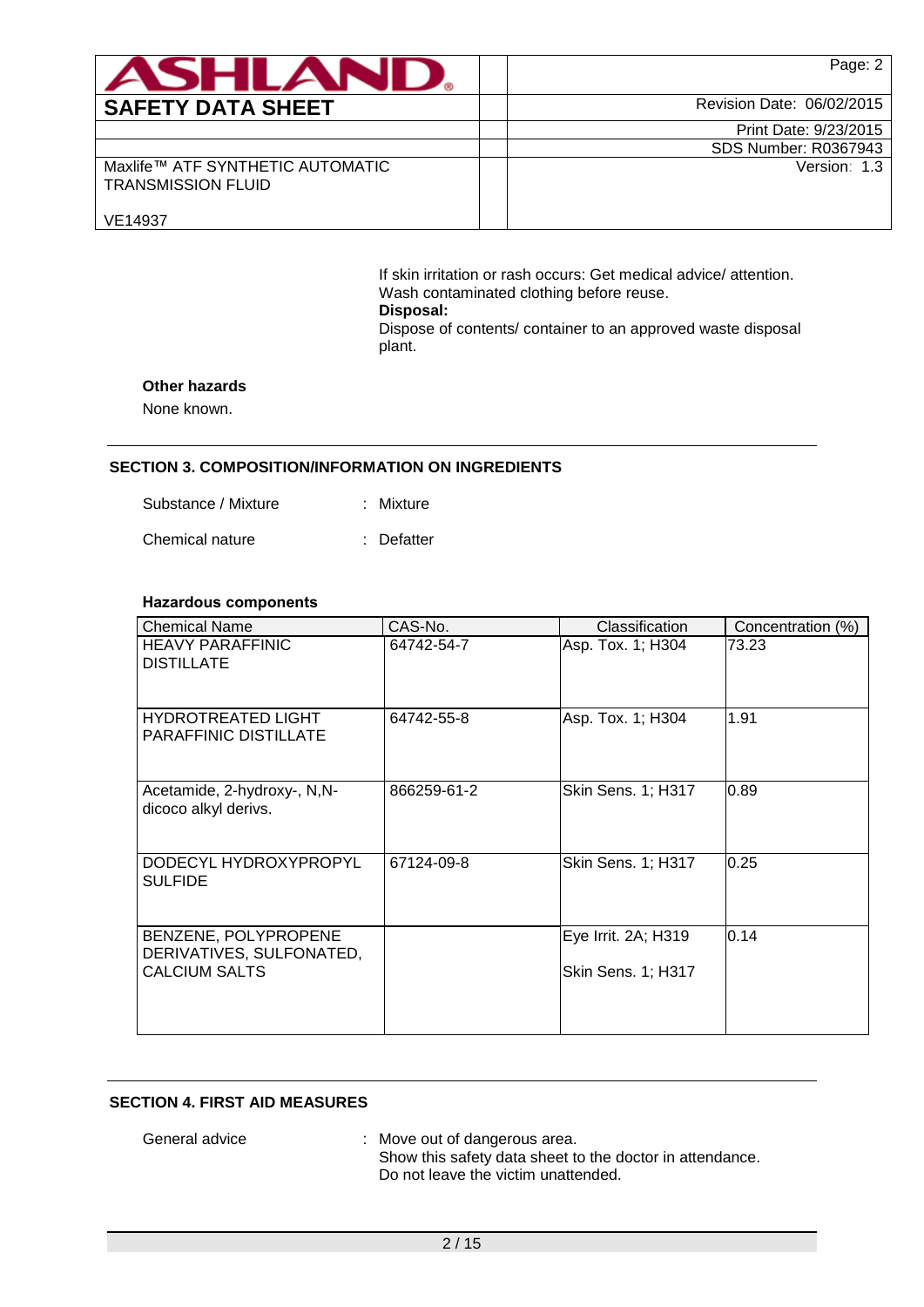| <b>ASHLAND.</b>                                               | Page: 3                     |
|---------------------------------------------------------------|-----------------------------|
| <b>SAFETY DATA SHEET</b>                                      | Revision Date: 06/02/2015   |
|                                                               | Print Date: 9/23/2015       |
|                                                               | <b>SDS Number: R0367943</b> |
| Maxlife™ ATF SYNTHETIC AUTOMATIC<br><b>TRANSMISSION FLUID</b> | Version: 1.3                |
| VE14937                                                       |                             |

| If inhaled                                                        | : If breathed in, move person into fresh air.<br>If unconscious place in recovery position and seek medical<br>advice.<br>If symptoms persist, call a physician.                                                                                                                                                                                                                                                                                                                                                                                                                                                                                                                                                                                                                 |
|-------------------------------------------------------------------|----------------------------------------------------------------------------------------------------------------------------------------------------------------------------------------------------------------------------------------------------------------------------------------------------------------------------------------------------------------------------------------------------------------------------------------------------------------------------------------------------------------------------------------------------------------------------------------------------------------------------------------------------------------------------------------------------------------------------------------------------------------------------------|
| In case of skin contact                                           | : Remove contaminated clothing. If irritation develops, get<br>medical attention.<br>If on skin, rinse well with water.<br>First aid is not normally required. However, it is<br>recommended that exposed areas be cleaned by washing<br>with soap and water.<br>Wash contaminated clothing before re-use.                                                                                                                                                                                                                                                                                                                                                                                                                                                                       |
| In case of eye contact                                            | : Flush eyes with water as a precaution.<br>Remove contact lenses.<br>Protect unharmed eye.<br>If eye irritation persists, consult a specialist.                                                                                                                                                                                                                                                                                                                                                                                                                                                                                                                                                                                                                                 |
| If swallowed                                                      | Do not give milk or alcoholic beverages.<br>Never give anything by mouth to an unconscious person.<br>If symptoms persist, call a physician.                                                                                                                                                                                                                                                                                                                                                                                                                                                                                                                                                                                                                                     |
| Most important symptoms<br>and effects, both acute and<br>delayed | : Acute aspiration of large amounts of oil-laden material may<br>produce a serious aspiration pneumonia. Patients who<br>aspirate these oils should be followed for the development of<br>long-term sequelae. Repeated aspiration of small quantities<br>of mineral oil can produce chronic inflammation of the lungs<br>(i.e. lipoid pneumonia) that may progress to pulmonary<br>fibrosis. Symptoms are often subtle and radiological changes<br>appear worse than clinical abnormalities. Occasionally,<br>persistent cough, irritation of the upper respiratory tract,<br>shortness of breath with exertion, fever, and bloody sputum<br>occur. Inhalation exposure to oil mists below current<br>workplace exposure limits is unlikely to cause pulmonary<br>abnormalities. |
|                                                                   | Signs and symptoms of exposure to this material through<br>breathing, swallowing, and/or passage of the material through<br>the skin may include:<br>acne<br>stomach or intestinal upset (nausea, vomiting, diarrhea)<br>irritation (nose, throat, airways)<br>May cause an allergic skin reaction.                                                                                                                                                                                                                                                                                                                                                                                                                                                                              |
| Notes to physician                                                | No hazards which require special first aid measures.                                                                                                                                                                                                                                                                                                                                                                                                                                                                                                                                                                                                                                                                                                                             |

## **SECTION 5. FIREFIGHTING MEASURES**

| Suitable extinguishing media | : Use extinguishing measures that are appropriate to local |
|------------------------------|------------------------------------------------------------|
|                              | circumstances and the surrounding environment.             |
|                              | Water spray                                                |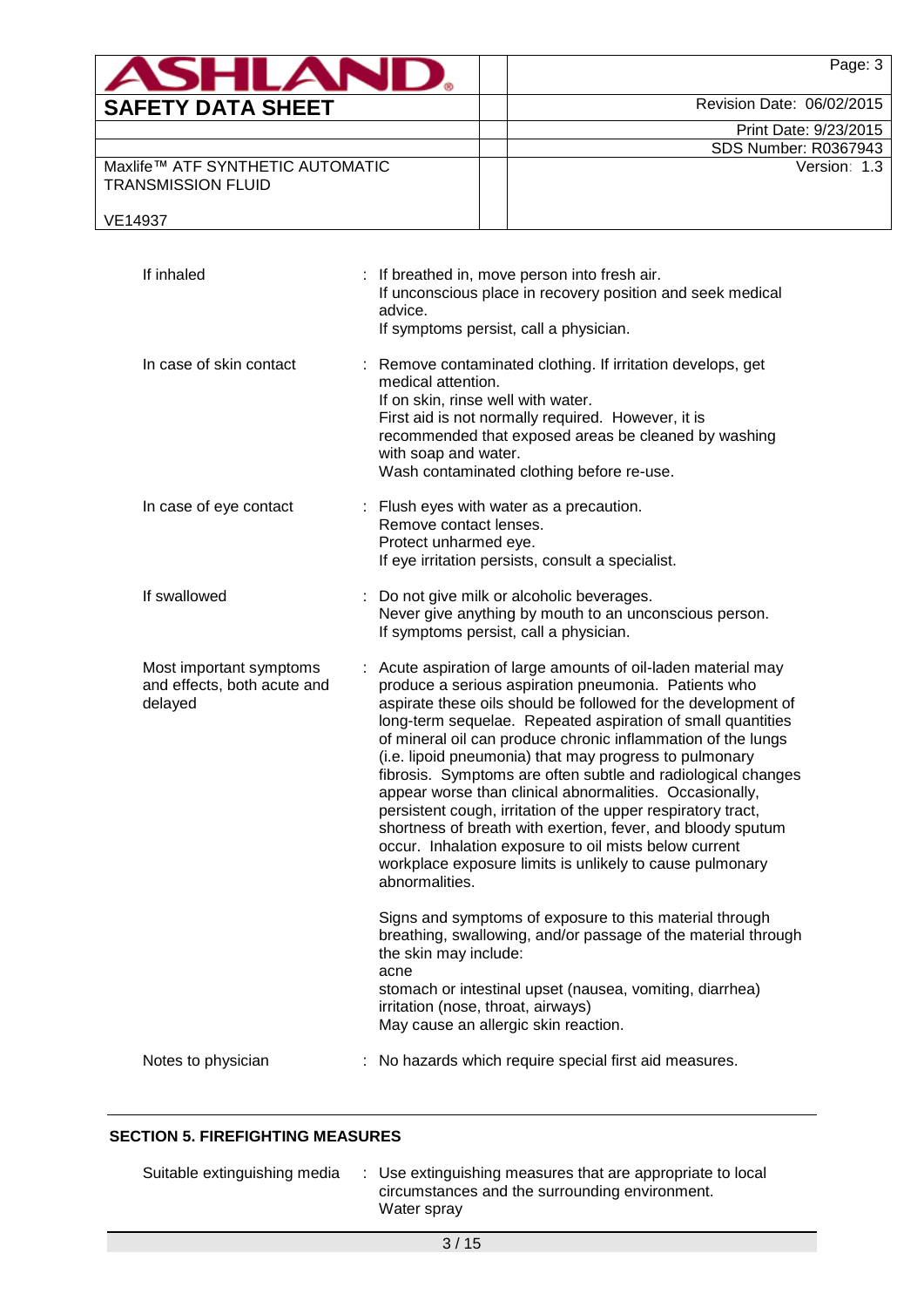| <b>ASHLANI</b>                                                | Page: 4                   |
|---------------------------------------------------------------|---------------------------|
|                                                               |                           |
| <b>SAFETY DATA SHEET</b>                                      | Revision Date: 06/02/2015 |
|                                                               | Print Date: 9/23/2015     |
|                                                               | SDS Number: R0367943      |
| Maxlife™ ATF SYNTHETIC AUTOMATIC<br><b>TRANSMISSION FLUID</b> | Version: 1.3              |
| VE14937                                                       |                           |

|                                         | Foam<br>Carbon dioxide (CO2)<br>Dry chemical                                                                           |
|-----------------------------------------|------------------------------------------------------------------------------------------------------------------------|
| Unsuitable extinguishing<br>media       | : High volume water jet                                                                                                |
| Specific hazards during<br>firefighting | : Do not allow run-off from fire fighting to enter drains or water<br>courses.                                         |
| Hazardous combustion<br>products        | $:$ carbon dioxide and carbon monoxide<br>Hydrocarbons                                                                 |
| Specific extinguishing<br>methods       |                                                                                                                        |
|                                         | Product is compatible with standard fire-fighting agents.                                                              |
| Further information                     | : Fire residues and contaminated fire extinguishing water must<br>be disposed of in accordance with local regulations. |
| for firefighters                        | Special protective equipment : In the event of fire, wear self-contained breathing apparatus.                          |

## **SECTION 6. ACCIDENTAL RELEASE MEASURES**

| Personal precautions,<br>protective equipment and<br>emergency procedures | : Use personal protective equipment.<br>Persons not wearing protective equipment should be excluded<br>from area of spill until clean-up has been completed.                                 |
|---------------------------------------------------------------------------|----------------------------------------------------------------------------------------------------------------------------------------------------------------------------------------------|
| Environmental precautions                                                 | : Prevent product from entering drains.<br>Prevent further leakage or spillage if safe to do so.<br>If the product contaminates rivers and lakes or drains inform<br>respective authorities. |
| Methods and materials for<br>containment and cleaning up                  | : Soak up with inert absorbent material (e.g. sand, silica gel,<br>acid binder, universal binder, sawdust).<br>Keep in suitable, closed containers for disposal.                             |
| Other information                                                         | : Comply with all applicable federal, state, and local regulations.                                                                                                                          |

## **SECTION 7. HANDLING AND STORAGE**

| Advice on safe handling | : Do not breathe vapours/dust.<br>Do not smoke.<br>Persons susceptible to skin sensitisation problems or asthma,<br>allergies, chronic or recurrent respiratory disease should not<br>be employed in any process in which this mixture is being<br>used. |
|-------------------------|----------------------------------------------------------------------------------------------------------------------------------------------------------------------------------------------------------------------------------------------------------|
|-------------------------|----------------------------------------------------------------------------------------------------------------------------------------------------------------------------------------------------------------------------------------------------------|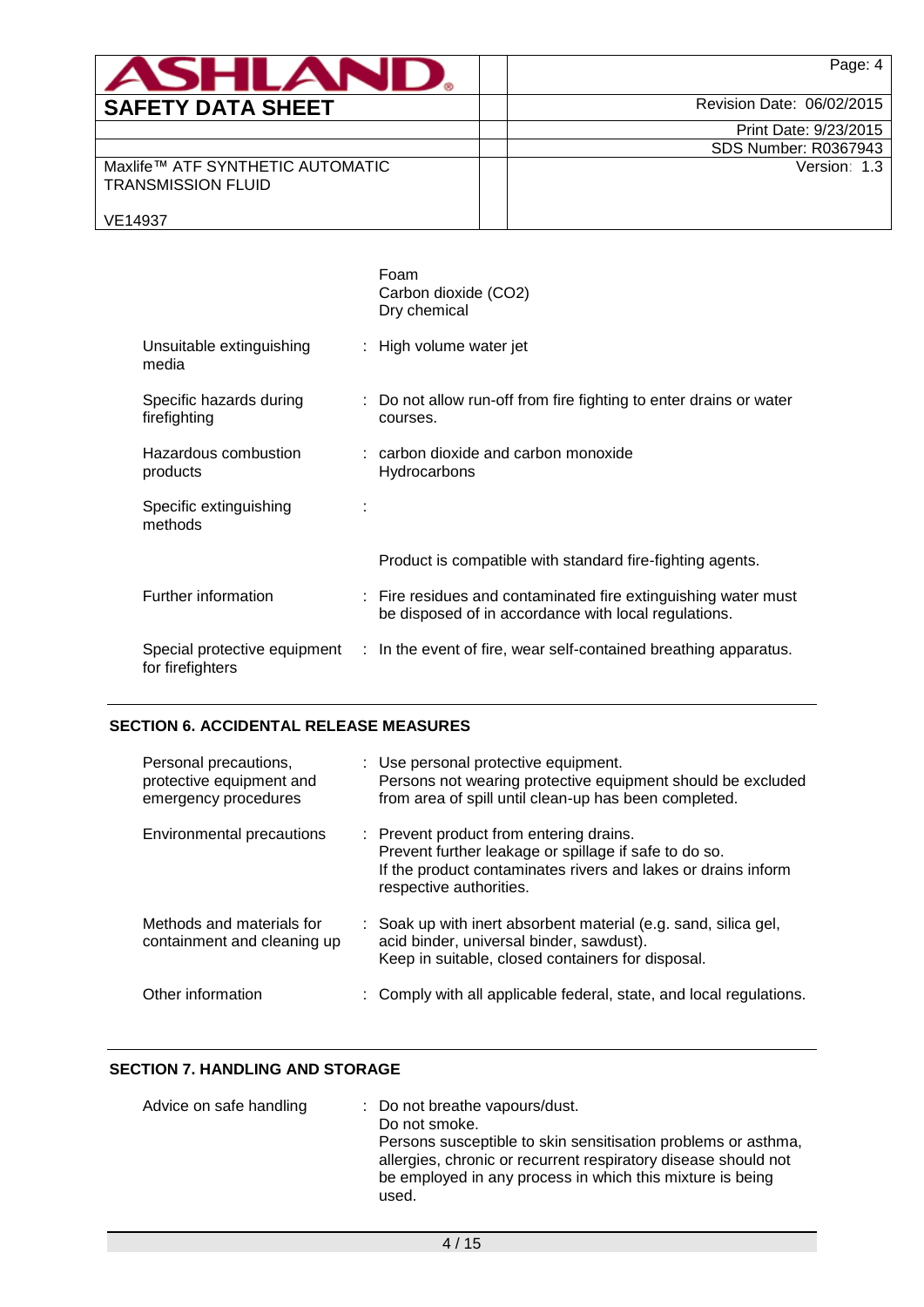| <b>ASHLAND.</b>                                                          | Page: 5                     |
|--------------------------------------------------------------------------|-----------------------------|
| <b>SAFETY DATA SHEET</b>                                                 | Revision Date: 06/02/2015   |
|                                                                          | Print Date: 9/23/2015       |
|                                                                          | <b>SDS Number: R0367943</b> |
| Maxlife™ ATF SYNTHETIC AUTOMATIC<br><b>TRANSMISSION FLUID</b><br>VE14937 | Version: 1.3                |

|                             | Container hazardous when empty.<br>Avoid exposure - obtain special instructions before use.<br>Avoid contact with skin and eyes.<br>Smoking, eating and drinking should be prohibited in the<br>application area.<br>For personal protection see section 8.<br>Dispose of rinse water in accordance with local and national<br>regulations. |
|-----------------------------|---------------------------------------------------------------------------------------------------------------------------------------------------------------------------------------------------------------------------------------------------------------------------------------------------------------------------------------------|
| Conditions for safe storage | : Keep container tightly closed in a dry and well-ventilated<br>place.<br>Containers which are opened must be carefully resealed and<br>kept upright to prevent leakage.<br>Electrical installations / working materials must comply with<br>the technological safety standards.                                                            |

## **SECTION 8. EXPOSURE CONTROLS/PERSONAL PROTECTION**

| Components with workplace control parameters |                             |              |
|----------------------------------------------|-----------------------------|--------------|
|                                              | $\sim$ $\sim$ $\sim$ $\sim$ | $\mathbf{1}$ |

| Components                                         | CAS-No.    | Value type<br>(Form of<br>exposure) | Control<br>parameters /<br>Permissible<br>concentration | <b>Basis</b>                 |
|----------------------------------------------------|------------|-------------------------------------|---------------------------------------------------------|------------------------------|
| <b>HYDROTREATED LIGHT</b><br>PARAFFINIC DISTILLATE | 64742-55-8 | <b>REL</b>                          | $5 \text{ mg/m}$ 3<br>Mist.                             | NIOSH/GUID                   |
|                                                    |            | <b>STEL</b>                         | $10$ mg/m $3$<br>Mist.                                  | NIOSH/GUID                   |
|                                                    |            | <b>PEL</b>                          | $5 \text{ mg/m}$ 3<br>Mist.                             | <b>OSHA TRA</b><br><b>NS</b> |

| <b>Engineering measures</b>                      | : Provide sufficient mechanical (general and/or local exhaust)<br>ventilation to maintain exposure below exposure guidelines (if<br>applicable) or below levels that cause known, suspected or<br>apparent adverse effects.                       |  |
|--------------------------------------------------|---------------------------------------------------------------------------------------------------------------------------------------------------------------------------------------------------------------------------------------------------|--|
| Personal protective equipment<br>Hand protection |                                                                                                                                                                                                                                                   |  |
| <b>Remarks</b>                                   | : The suitability for a specific workplace should be discussed<br>with the producers of the protective gloves.                                                                                                                                    |  |
| Eye protection                                   | : Not required under normal conditions of use. Wear splash-<br>proof safety goggles if material could be misted or splashed<br>into eyes.                                                                                                         |  |
| Skin and body protection                         | : Wear as appropriate:<br>impervious clothing<br>Safety shoes<br>Choose body protection according to the amount and<br>concentration of the dangerous substance at the work place.<br>Discard gloves that show tears, pinholes, or signs of wear. |  |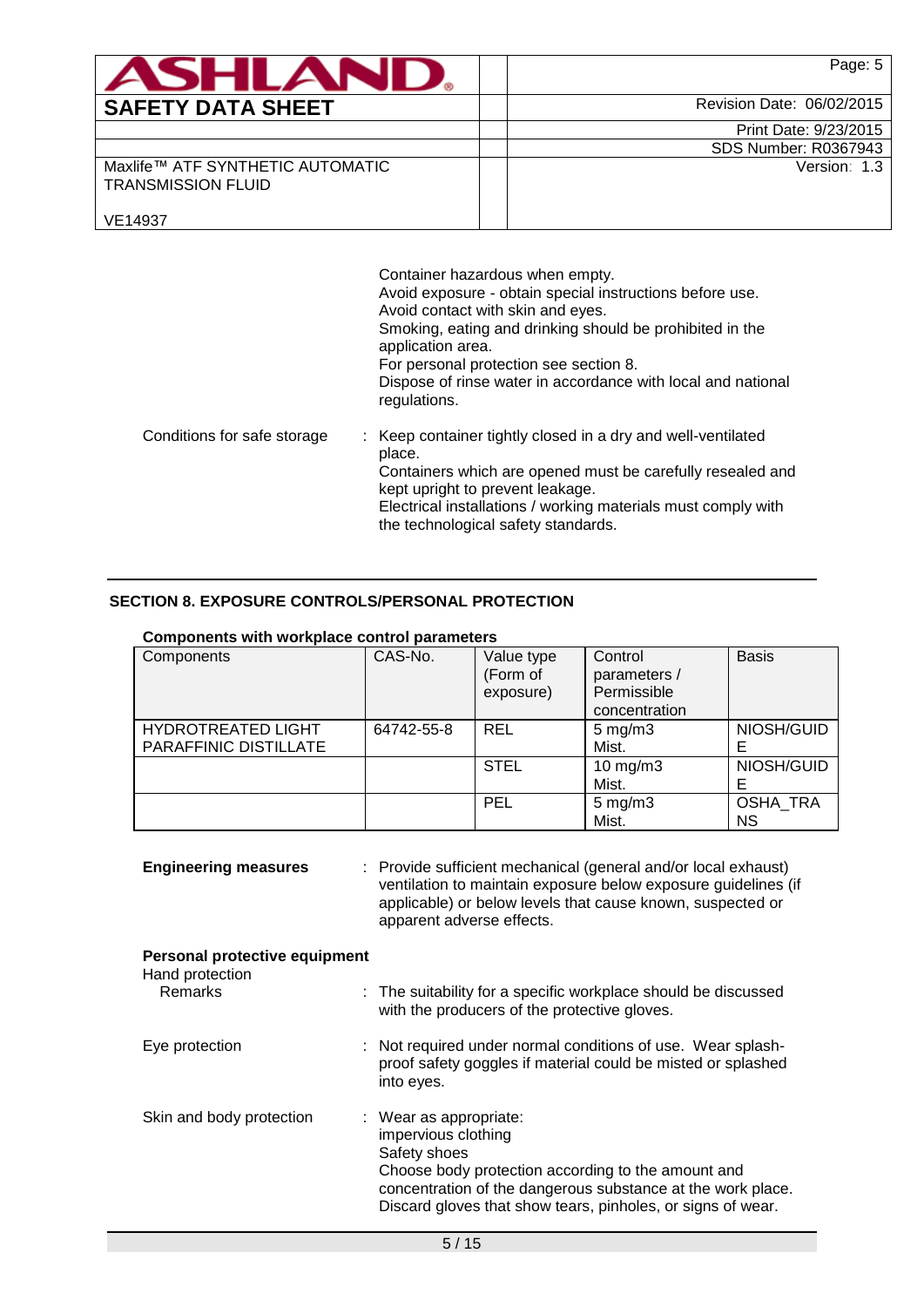| <b>ASHLANU</b>                                                | Page: 6                   |
|---------------------------------------------------------------|---------------------------|
| <b>SAFETY DATA SHEET</b>                                      | Revision Date: 06/02/2015 |
|                                                               | Print Date: 9/23/2015     |
|                                                               | SDS Number: R0367943      |
| Maxlife™ ATF SYNTHETIC AUTOMATIC<br><b>TRANSMISSION FLUID</b> | Version: 1.3              |
| VE14937                                                       |                           |

Wear resistant gloves (consult your safety equipment supplier).

Hygiene measures : Wash hands before breaks and at the end of workday.

## **SECTION 9. PHYSICAL AND CHEMICAL PROPERTIES**

| Physical state                             |    | liquid                                        |
|--------------------------------------------|----|-----------------------------------------------|
| Colour                                     |    | red                                           |
| Odour                                      | ÷  | mild                                          |
| <b>Odour Threshold</b>                     |    | No data available                             |
| pH                                         |    | No data available                             |
|                                            |    | No data available                             |
| Boiling point/boiling range                |    | : > 424 °F / 218 °C<br>(1013 hPa)             |
| Flash point                                |    | $>$ 390 °F $/$ > 199 °C<br>Method: Closed Cup |
| Evaporation rate                           |    | $:$ < 1<br><b>Ethyl Ether</b>                 |
| Flammability (solid, gas)                  | ÷  | No data available                             |
| Upper explosion limit                      | ÷  | No data available                             |
| Lower explosion limit                      | ÷  | No data available                             |
| Vapour pressure                            | ÷. | 1 hPaCalculated Vapor Pressure                |
| Relative vapour density                    | ÷. | $> 1$ AIR=1                                   |
| Relative density                           | ÷  | No data available                             |
| Density                                    | ÷. | 0.8518 g/cm3 (15.56 °C)                       |
| Solubility(ies)<br>Water solubility        |    | No data available                             |
| Solubility in other solvents               | ÷. | No data available                             |
| Partition coefficient: n-<br>octanol/water |    | No data available                             |
| Thermal decomposition                      |    | : No data available                           |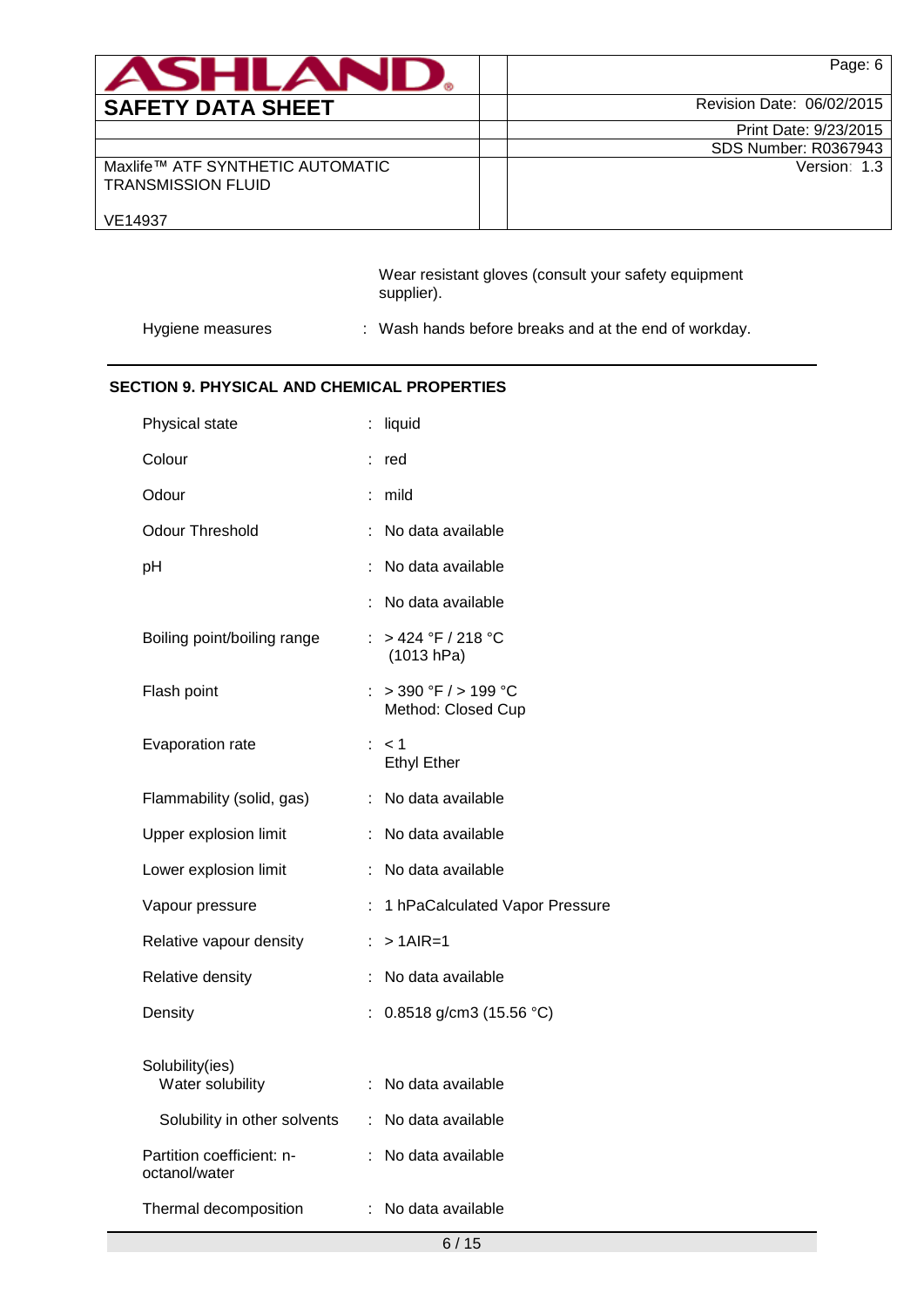| <b>ASHLAND</b>                                                | Page: 7                     |
|---------------------------------------------------------------|-----------------------------|
| <b>SAFETY DATA SHEET</b>                                      | Revision Date: 06/02/2015   |
|                                                               | Print Date: 9/23/2015       |
|                                                               | <b>SDS Number: R0367943</b> |
| Maxlife™ ATF SYNTHETIC AUTOMATIC<br><b>TRANSMISSION FLUID</b> | Version: 1.3                |
| VE14937                                                       |                             |

| Viscosity            |                      |
|----------------------|----------------------|
| Viscosity, dynamic   | : No data available  |
| Viscosity, kinematic | : 28.8 mm2/s (40 °C) |
| Oxidizing properties | : No data available  |

## **SECTION 10. STABILITY AND REACTIVITY**

| Reactivity                            | : No decomposition if stored and applied as directed. |
|---------------------------------------|-------------------------------------------------------|
| Chemical stability                    | : Stable under recommended storage conditions.        |
| Possibility of hazardous<br>reactions | : Product will not undergo hazardous polymerization.  |
| Conditions to avoid                   | : excessive heat                                      |
| Incompatible materials                | $\therefore$ Strong oxidizing agents                  |
| Hazardous decomposition<br>products   | carbon dioxide and carbon monoxide<br>Hydrocarbons    |

## **SECTION 11. TOXICOLOGICAL INFORMATION**

| Information on likely routes of : Inhalation |              |  |
|----------------------------------------------|--------------|--|
| exposure                                     | Skin contact |  |
|                                              | Eye Contact  |  |
|                                              | Ingestion    |  |
| <b>Acute toxicity</b>                        |              |  |

| Not classified based on available information.<br>Components:<br><b>HEAVY PARAFFINIC DISTILLATE:</b> |                                           |
|------------------------------------------------------------------------------------------------------|-------------------------------------------|
| Acute oral toxicity                                                                                  | : LD 50 (Rat): $> 15$ g/kg                |
| Acute dermal toxicity                                                                                | : LD 50 (Rabbit): $>$ 5 g/kg              |
| DODECYL HYDROXYPROPYL SULFIDE:<br>Acute oral toxicity                                                | : LD50 (Rat): $> 5,000$ mg/kg<br>GLP: yes |
| Acute dermal toxicity                                                                                | : LD50 (Rabbit): $> 2,000$ mg/kg          |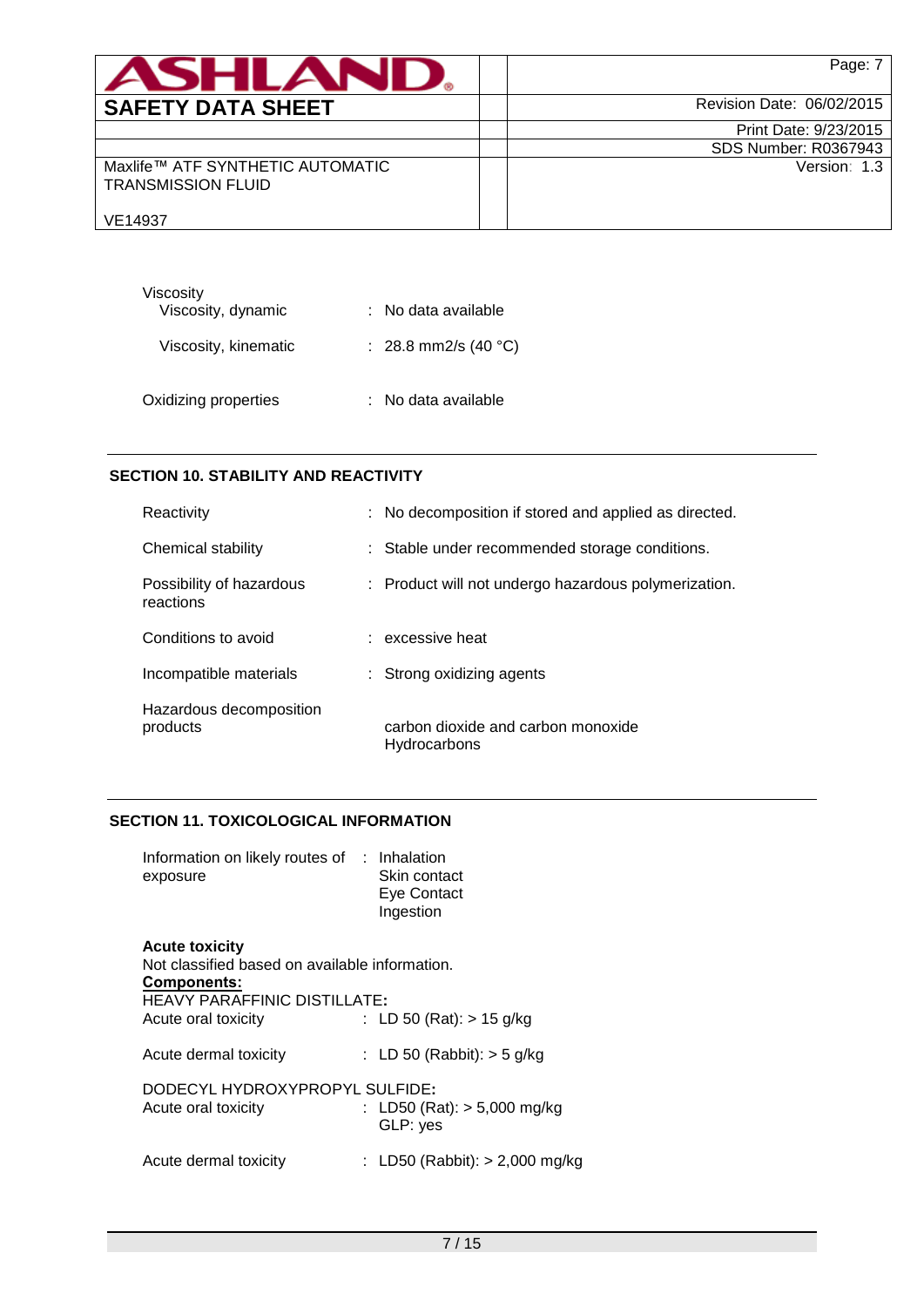| ASHLAND                                                       | Page: 8                   |
|---------------------------------------------------------------|---------------------------|
| <b>SAFETY DATA SHEET</b>                                      | Revision Date: 06/02/2015 |
|                                                               | Print Date: 9/23/2015     |
|                                                               | SDS Number: R0367943      |
| Maxlife™ ATF SYNTHETIC AUTOMATIC<br><b>TRANSMISSION FLUID</b> | Version: 1.3              |
| VE14937                                                       |                           |

#### **Skin corrosion/irritation**

Not classified based on available information. **Product:** Remarks: May cause skin irritation in susceptible persons.

Result: Repeated exposure may cause skin dryness or cracking.

#### **Components:**

HEAVY PARAFFINIC DISTILLATE**:** Result: Mildly irritating to skin

HYDROTREATED LIGHT PARAFFINIC DISTILLATE**:** Result: Mildly irritating to skin

DODECYL HYDROXYPROPYL SULFIDE**:** Species: Rabbit Result: Not irritating to skin

BENZENE, POLYPROPENE DERIVATIVES, SULFONATED, CALCIUM SALTS**:** Result: Possibly irritating to skin

#### **Serious eye damage/eye irritation**

Not classified based on available information. **Product:** Result: Slightly irritating to eyes Remarks: Expected based on components.

Remarks: Unlikely to cause eye irritation or injury.

## **Components:**

HEAVY PARAFFINIC DISTILLATE**:** Result: Not irritating to eyes

HYDROTREATED LIGHT PARAFFINIC DISTILLATE**:** Result: Mildly irritating to eyes

DODECYL HYDROXYPROPYL SULFIDE**:** Species: Rabbit Result: Not irritating to eyes

BENZENE, POLYPROPENE DERIVATIVES, SULFONATED, CALCIUM SALTS**:** Result: Irritating to eyes

#### **Respiratory or skin sensitisation**

Skin sensitisation: May cause an allergic skin reaction. Respiratory sensitisation: Not classified based on available information. **Components:** Acetamide, 2-hydroxy-, N,N-dicoco alkyl derivs.**:** Assessment: May cause sensitisation by skin contact. Result: May cause sensitisation by skin contact.

#### DODECYL HYDROXYPROPYL SULFIDE**:**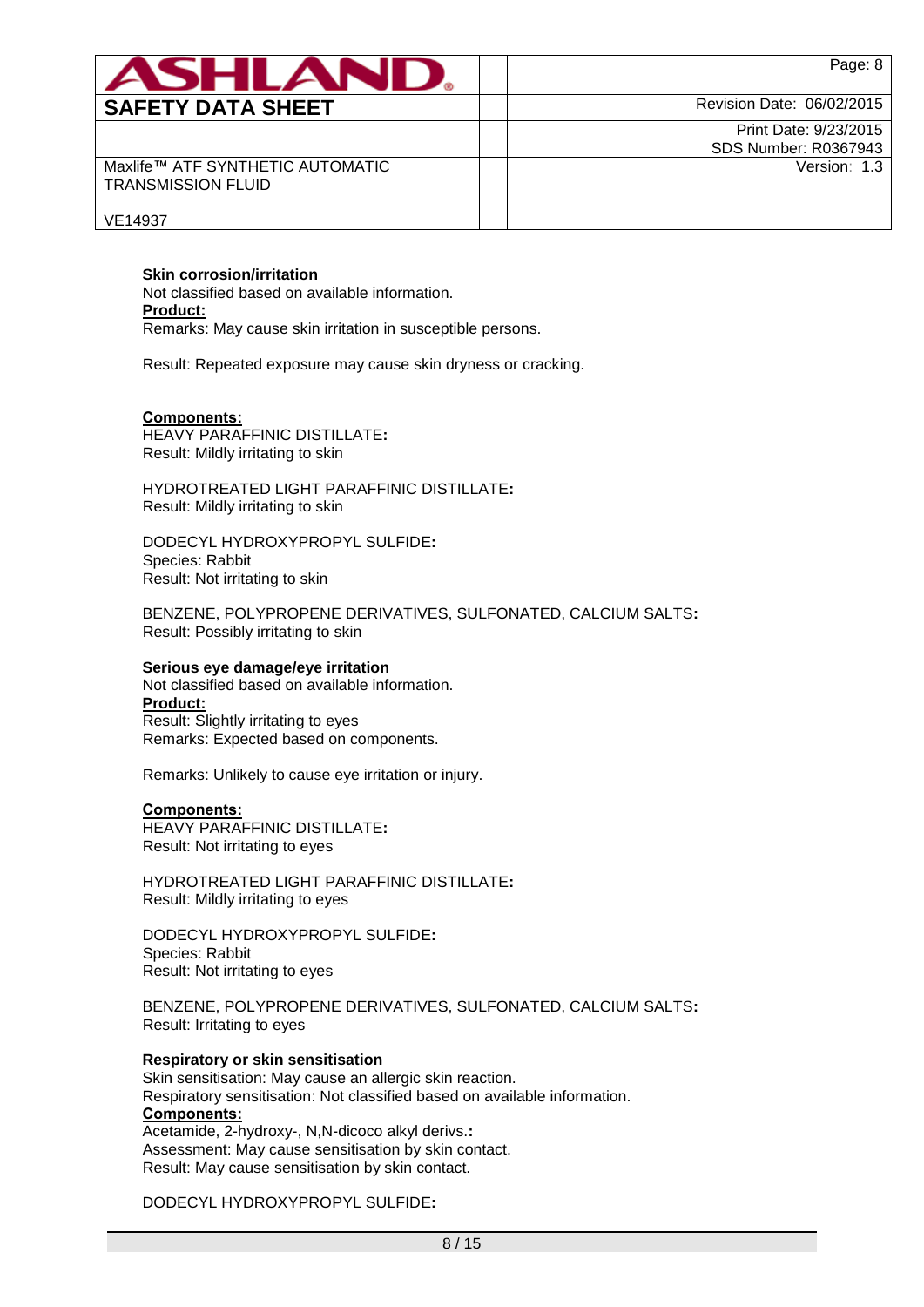| <b>ASHLAN</b>                                                 | Page: 9                     |
|---------------------------------------------------------------|-----------------------------|
| <b>SAFETY DATA SHEET</b>                                      | Revision Date: 06/02/2015   |
|                                                               | Print Date: 9/23/2015       |
|                                                               | <b>SDS Number: R0367943</b> |
| Maxlife™ ATF SYNTHETIC AUTOMATIC<br><b>TRANSMISSION FLUID</b> | Version: 1.3                |
| VE14937                                                       |                             |

Assessment: May cause sensitization by skin contact. Result: May cause sensitization by skin contact.

BENZENE, POLYPROPENE DERIVATIVES, SULFONATED, CALCIUM SALTS**:** Assessment: May cause sensitization by skin contact.

**Germ cell mutagenicity** Not classified based on available information. **Carcinogenicity** Not classified based on available information. **Reproductive toxicity** Not classified based on available information. **STOT - single exposure** Not classified based on available information. **STOT - repeated exposure** Not classified based on available information. **Aspiration toxicity** Not classified based on available information. **Product:** No aspiration toxicity classification

### **Components:**

HEAVY PARAFFINIC DISTILLATE**:** May be fatal if swallowed and enters airways.

HYDROTREATED LIGHT PARAFFINIC DISTILLATE**:** May be fatal if swallowed and enters airways.

## **Further information**

**Product:** Remarks: No data available

**Carcinogenicity:**

| <b>IARC</b> | No component of this product present at levels greater than or<br>equal to 0.1% is identified as probable, possible or confirmed<br>human carcinogen by IARC. |
|-------------|---------------------------------------------------------------------------------------------------------------------------------------------------------------|
| <b>OSHA</b> | No component of this product present at levels greater than or<br>equal to 0.1% is identified as a carcinogen or potential<br>carcinogen by OSHA.             |
| <b>NTP</b>  | No component of this product present at levels greater than or<br>equal to 0.1% is identified as a known or anticipated carcinogen<br>by NTP.                 |

### **SECTION 12. ECOLOGICAL INFORMATION**

#### **Ecotoxicity**

#### **Components:**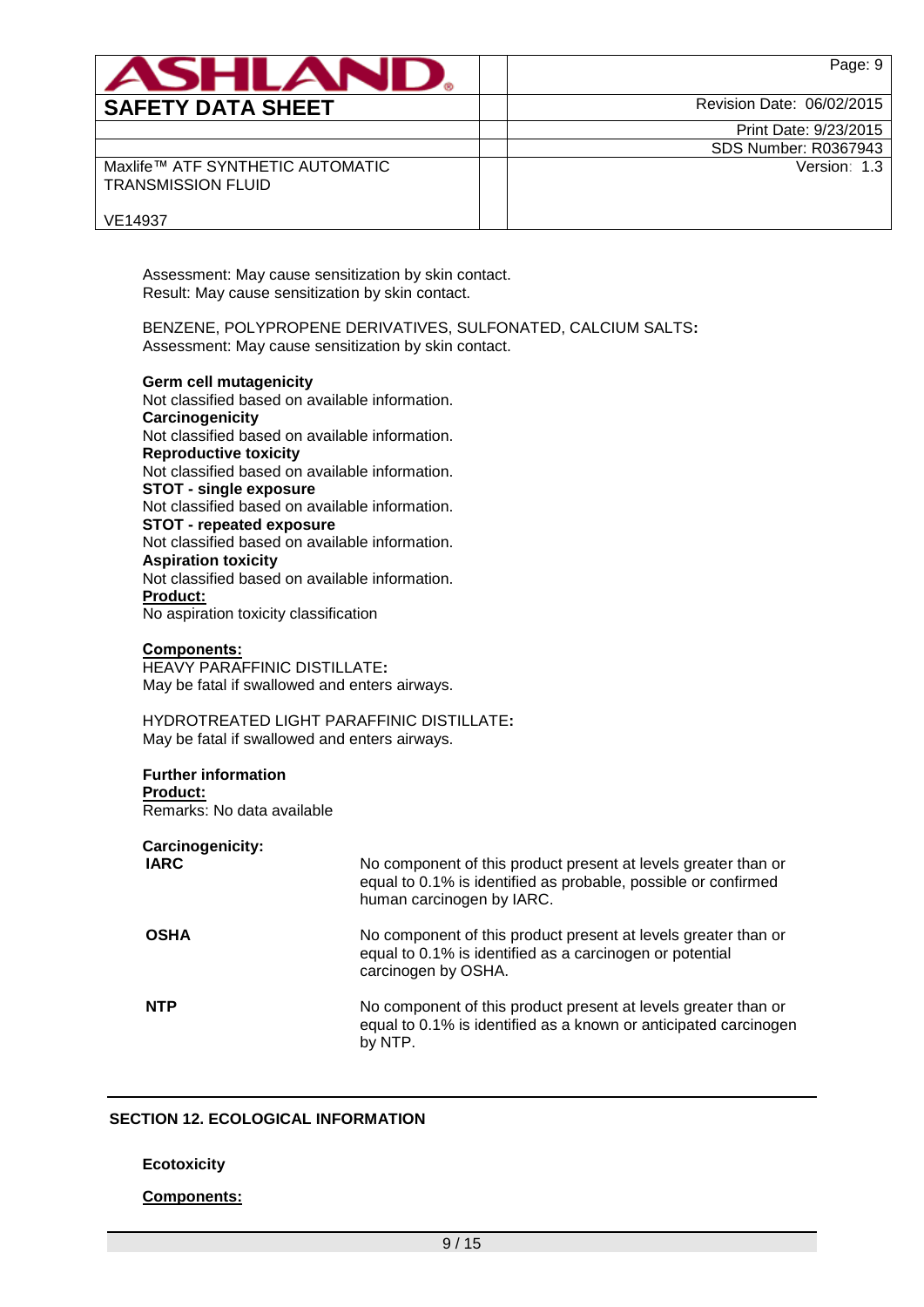| <b>ASHLAN</b>                                                 | Page: 10                    |
|---------------------------------------------------------------|-----------------------------|
| <b>SAFETY DATA SHEET</b>                                      | Revision Date: 06/02/2015   |
|                                                               | Print Date: 9/23/2015       |
|                                                               | <b>SDS Number: R0367943</b> |
| Maxlife™ ATF SYNTHETIC AUTOMATIC<br><b>TRANSMISSION FLUID</b> | Version: 1.3                |
| VE14937                                                       |                             |

| <b>HEAVY PARAFFINIC DISTILLATE:</b>                                          |                                                                                                                                                                                                        |
|------------------------------------------------------------------------------|--------------------------------------------------------------------------------------------------------------------------------------------------------------------------------------------------------|
| Toxicity to fish                                                             | : LL50 (Fish): $> 100$ mg/l                                                                                                                                                                            |
| aquatic invertebrates                                                        | Toxicity to daphnia and other : EL50 (Aquatic invertebrates): > 10,000 mg/l                                                                                                                            |
| Toxicity to algae                                                            | : EL50 (Algae, algal mat (Algae)): > 100 mg/l                                                                                                                                                          |
| Toxicity to fish (Chronic<br>toxicity)                                       | : NOEC (Fish): 10 mg/l                                                                                                                                                                                 |
| aquatic invertebrates<br>(Chronic toxicity)                                  | Toxicity to daphnia and other : NOEC (Aquatic invertebrates): 10 mg/l                                                                                                                                  |
| DODECYL HYDROXYPROPYL SULFIDE:                                               |                                                                                                                                                                                                        |
| Toxicity to fish                                                             | : LC 50 (Oncorhynchus mykiss (rainbow trout)): 0.75 mg/l<br>Exposure time: 96 h<br>Test Type: semi-static test<br>Method: OECD Test Guideline 203<br>GLP: yes                                          |
| Toxicity to daphnia and other<br>aquatic invertebrates<br>(Chronic toxicity) | : EC 50 (Daphnia magna (Water flea)): 0.5 mg/l<br>Exposure time: 21 d<br>End point: see user defined free text<br>Test Type: see user defined free text<br>Method: OECD Test Guideline 211<br>GLP: yes |
| <b>Persistence and degradability</b>                                         |                                                                                                                                                                                                        |
| <b>Components:</b>                                                           |                                                                                                                                                                                                        |
| No data available                                                            |                                                                                                                                                                                                        |
| <b>Bioaccumulative potential</b>                                             |                                                                                                                                                                                                        |
| Components:<br>No data available                                             |                                                                                                                                                                                                        |
| <b>Mobility in soil</b>                                                      |                                                                                                                                                                                                        |
| <b>Components:</b><br>No data available                                      |                                                                                                                                                                                                        |
| Other adverse effects                                                        |                                                                                                                                                                                                        |
| No data available                                                            |                                                                                                                                                                                                        |
| Product:<br>Additional ecological<br>information                             | An environmental hazard cannot be excluded in the event of<br>unprofessional handling or disposal., Harmful to aquatic life<br>with long lasting effects.                                              |
| Components:                                                                  |                                                                                                                                                                                                        |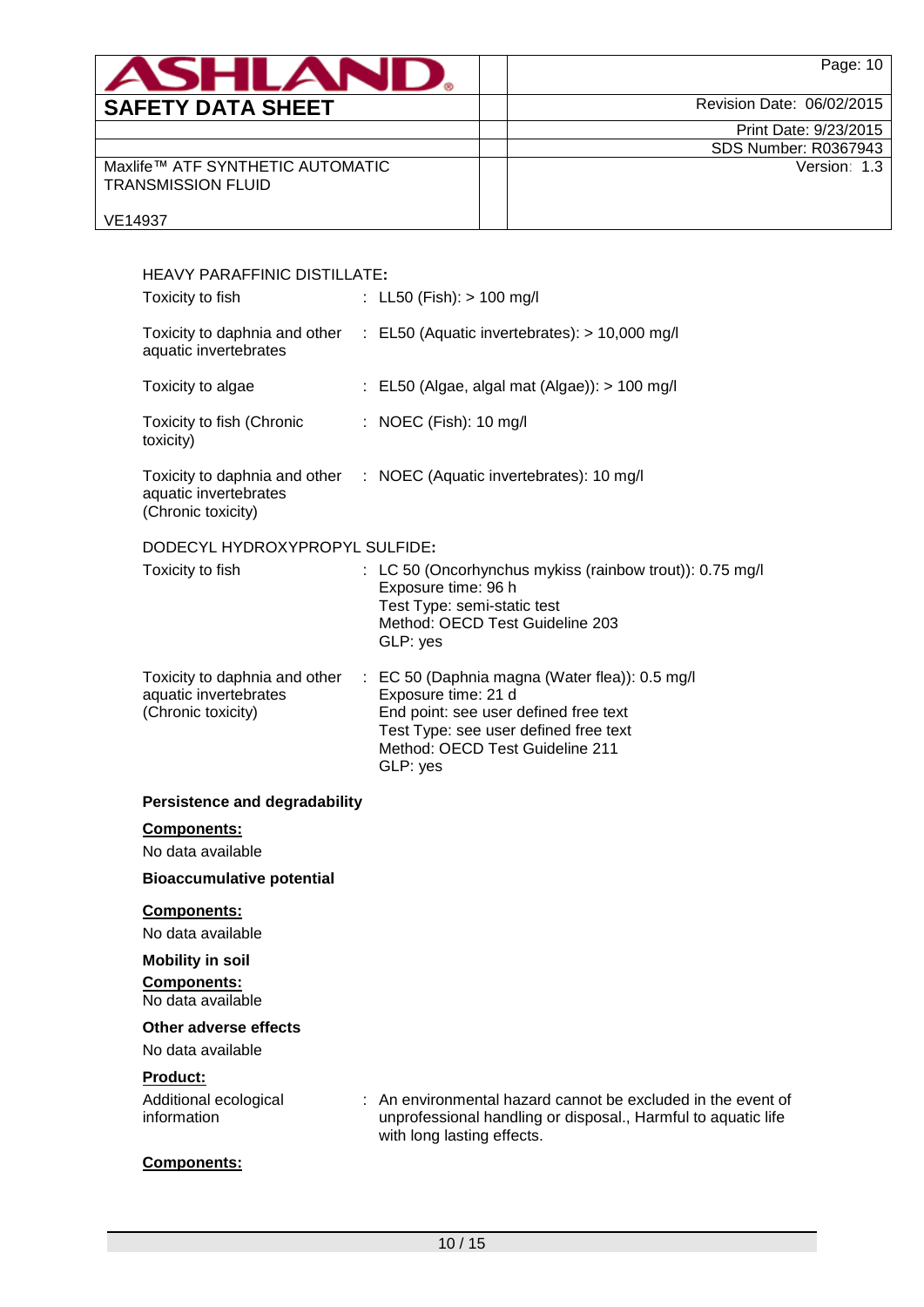| <b>ASHLAND.</b>                                               | Page: 11                  |
|---------------------------------------------------------------|---------------------------|
| <b>SAFETY DATA SHEET</b>                                      | Revision Date: 06/02/2015 |
|                                                               | Print Date: 9/23/2015     |
|                                                               | SDS Number: R0367943      |
| Maxlife™ ATF SYNTHETIC AUTOMATIC<br><b>TRANSMISSION FLUID</b> | Version: 1.3              |
| VE14937                                                       |                           |

## **SECTION 13. DISPOSAL CONSIDERATIONS**

| <b>Disposal methods</b> |                                                                                                                                                                                                                                                                                                                   |
|-------------------------|-------------------------------------------------------------------------------------------------------------------------------------------------------------------------------------------------------------------------------------------------------------------------------------------------------------------|
| General advice          | : The product should not be allowed to enter drains, water<br>courses or the soil.<br>Do not contaminate ponds, waterways or ditches with<br>chemical or used container.<br>Send to a licensed waste management company.<br>Dispose of in accordance with all applicable local, state and<br>federal regulations. |
| Contaminated packaging  | : Empty remaining contents.<br>Dispose of as unused product.<br>Empty containers should be taken to an approved waste<br>handling site for recycling or disposal.<br>Do not re-use empty containers.                                                                                                              |

## **SECTION 14. TRANSPORT INFORMATION**

#### **International transport regulations**

## **REGULATION**

| .                |                             |                         |                              |                                |                     |
|------------------|-----------------------------|-------------------------|------------------------------|--------------------------------|---------------------|
| <b>ID NUMBER</b> | <b>PROPER SHIPPING NAME</b> | *HAZARD<br><b>CLASS</b> | <b>SUBSIDIARY</b><br>HAZARDS | <b>PACKING</b><br><b>GROUP</b> | MARINE<br>POLLUTANT |
|                  |                             |                         |                              |                                | QTY.                |

## **U.S. DOT - ROAD**

| $         -$ |             |  |
|--------------|-------------|--|
|              | 'NG.<br>. . |  |
|              |             |  |

### **U.S. DOT - RAIL**

Not dangerous goods

## **U.S. DOT - INLAND WATERWAYS**

Not dangerous goods

## **TRANSPORT CANADA - ROAD**

Not dangerous goods

## **TRANSPORT CANADA - RAIL**

Not dangerous goods

## **TRANSPORT CANADA - INLAND WATERWAYS**

Not dangerous goods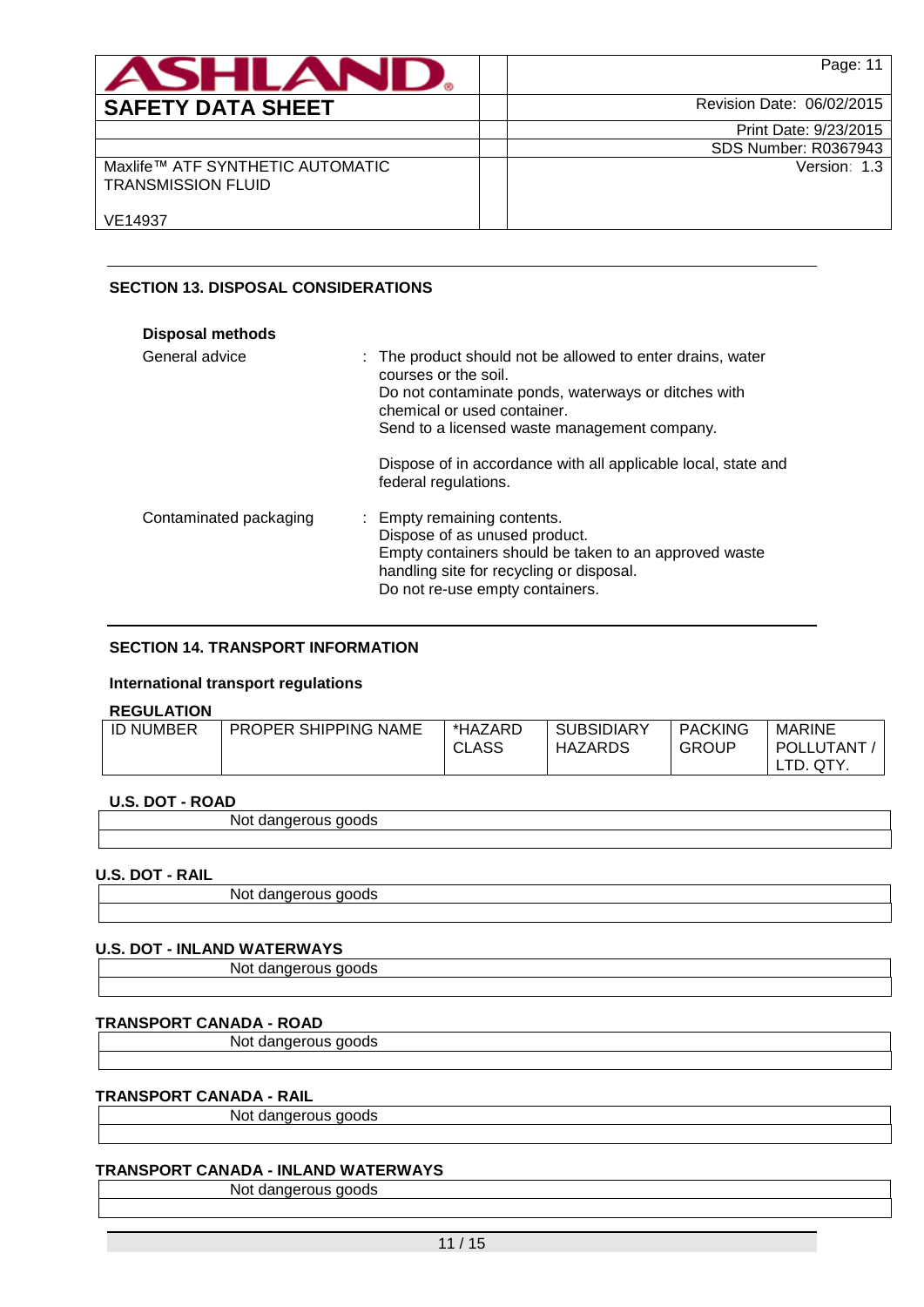| ASHLAN                                                        | Page: 12                    |
|---------------------------------------------------------------|-----------------------------|
| <b>SAFETY DATA SHEET</b>                                      | Revision Date: 06/02/2015   |
|                                                               | Print Date: 9/23/2015       |
|                                                               | <b>SDS Number: R0367943</b> |
| Maxlife™ ATF SYNTHETIC AUTOMATIC<br><b>TRANSMISSION FLUID</b> | Version: 1.3                |
| VE14937                                                       |                             |

### **INTERNATIONAL MARITIME DANGEROUS GOODS**

Not dangerous goods

## **INTERNATIONAL AIR TRANSPORT ASSOCIATION - CARGO**

Not dangerous goods

## **INTERNATIONAL AIR TRANSPORT ASSOCIATION - PASSENGER**

Not dangerous goods

#### **MEXICAN REGULATION FOR THE LAND TRANSPORT OF HAZARDOUS MATERIALS AND WASTES**

Not dangerous goods

### **\*ORM = ORM-D, CBL = COMBUSTIBLE LIQUID**

| Marine pollutant | no |
|------------------|----|
|                  |    |

Dangerous goods descriptions (if indicated above) may not reflect quantity, end-use or region-specific exceptions that can be applied. Consult shipping documents for descriptions that are specific to the shipment.

## **SECTION 15. REGULATORY INFORMATION**

| SARA 311/312 Hazards                    |                                                  |                                    | : Acute Health Hazard                                                                                                                                                                     |                   |                   |
|-----------------------------------------|--------------------------------------------------|------------------------------------|-------------------------------------------------------------------------------------------------------------------------------------------------------------------------------------------|-------------------|-------------------|
| <b>SARA 313</b><br>Component(s)SARA 313 |                                                  |                                    | : This material does not contain any chemical components with<br>known CAS numbers that exceed the threshold (De Minimis)<br>reporting levels established by SARA Title III, Section 313. |                   |                   |
| Pennsylvania Right To Know              |                                                  |                                    | <b>HEAVY PARAFFINIC DISTILLATE</b>                                                                                                                                                        | 64742-54-7        | $70.00 - 90.00 %$ |
|                                         | HYDROTREATED HEAVY PARAFFINIC<br><b>BASE OIL</b> |                                    | 64742-54-7                                                                                                                                                                                | $10.00 - 20.00 %$ |                   |
|                                         | <b>LUBRICANT ADDITIVE</b>                        |                                    |                                                                                                                                                                                           | Not Assigned      | $5.00 - 10.00 %$  |
|                                         | <b>DISTILLATE</b>                                |                                    | <b>HYDROTREATED LIGHT PARAFFINIC</b>                                                                                                                                                      | 64742-55-8        | $1.00 - 5.00 %$   |
| <b>New Jersey Right To Know</b>         |                                                  | <b>HEAVY PARAFFINIC DISTILLATE</b> | 64742-54-7                                                                                                                                                                                | $70.00 - 90.00 %$ |                   |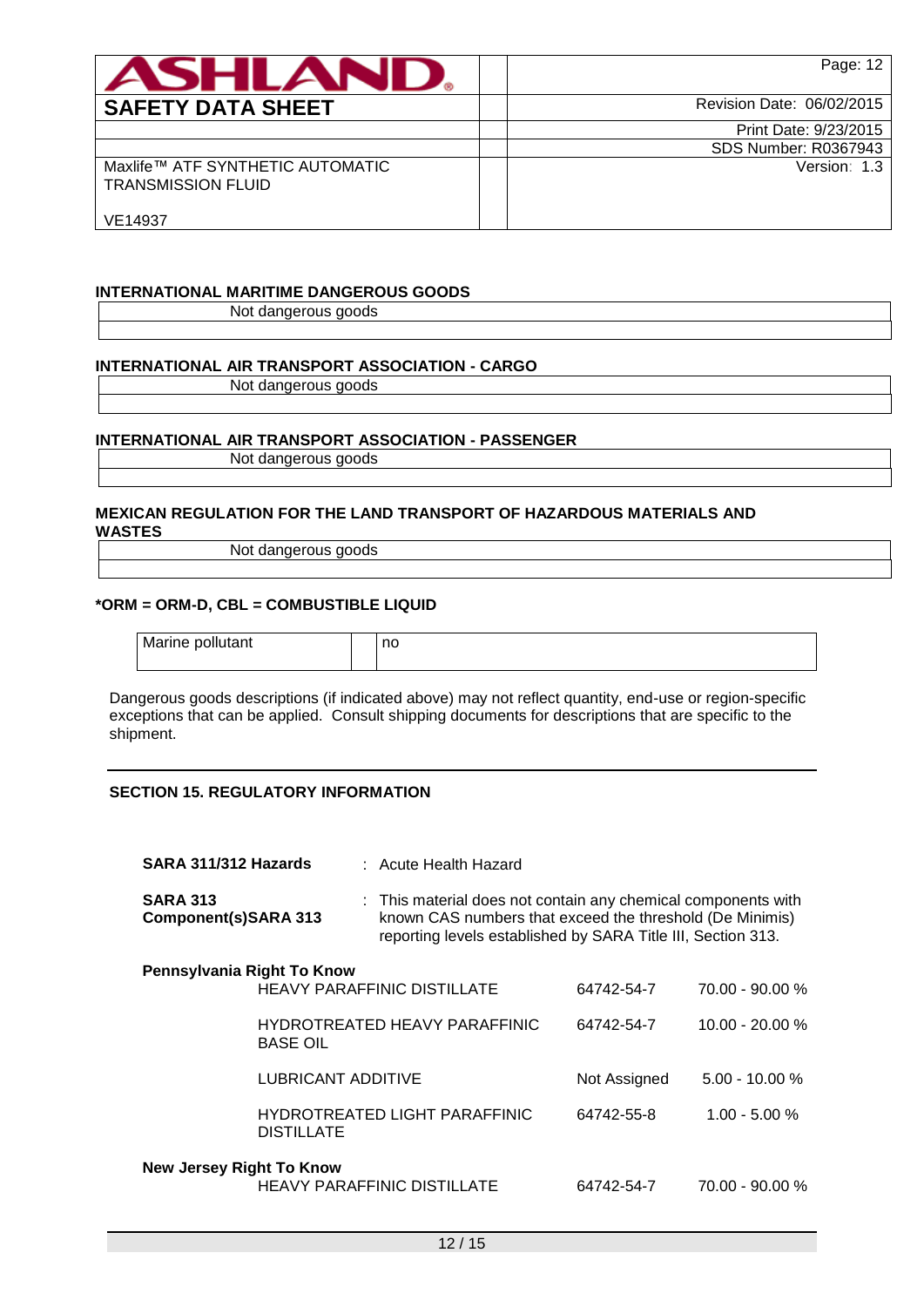| <b>ASHLAND.</b>                                               | Page: 13                    |
|---------------------------------------------------------------|-----------------------------|
| <b>SAFETY DATA SHEET</b>                                      | Revision Date: 06/02/2015   |
|                                                               | Print Date: 9/23/2015       |
|                                                               | <b>SDS Number: R0367943</b> |
| Maxlife™ ATF SYNTHETIC AUTOMATIC<br><b>TRANSMISSION FLUID</b> | Version: 1.3                |
| VE14937                                                       |                             |

| HYDROTREATED HEAVY PARAFFINIC<br><b>BASE OIL</b>   | 64742-54-7   | $10.00 - 20.00 %$ |
|----------------------------------------------------|--------------|-------------------|
| LUBRICANT ADDITIVE                                 | Not Assigned | $5.00 - 10.00 %$  |
| HYDROTREATED LIGHT PARAFFINIC<br><b>DISTILLATE</b> | 64742-55-8   | $1.00 - 5.00 %$   |
| PROPRIETARY POLYMER                                | Not Assigned | $1.00 - 5.00 %$   |

| <b>California Prop 65</b> | Proposition 65 warnings are not required for this product<br>based on the results of a risk assessment. |
|---------------------------|---------------------------------------------------------------------------------------------------------|
| <b>TSCA</b>               | The components of this product are reported in the following inventories:<br>: On TSCA Inventory        |
| <b>DSL</b>                | : All components of this product are on the Canadian DSL.                                               |
| <b>AUSTR</b>              | : On the inventory, or in compliance with the inventory                                                 |
| <b>KECL</b>               | : On the inventory, or in compliance with the inventory                                                 |
| <b>PICCS</b>              | : On the inventory, or in compliance with the inventory                                                 |
| <b>IECSC</b>              | : Contact your sales representative for additional information.                                         |
| <b>ENCS</b>               | Contact your sales representative for additional information.                                           |

## **Inventories**

AICS (Australia), DSL (Canada), IECSC (China), REACH (European Union), ENCS (Japan), ISHL (Japan), KECI (Korea), NZIoC (New Zealand), PICCS (Philippines), TSCA (USA)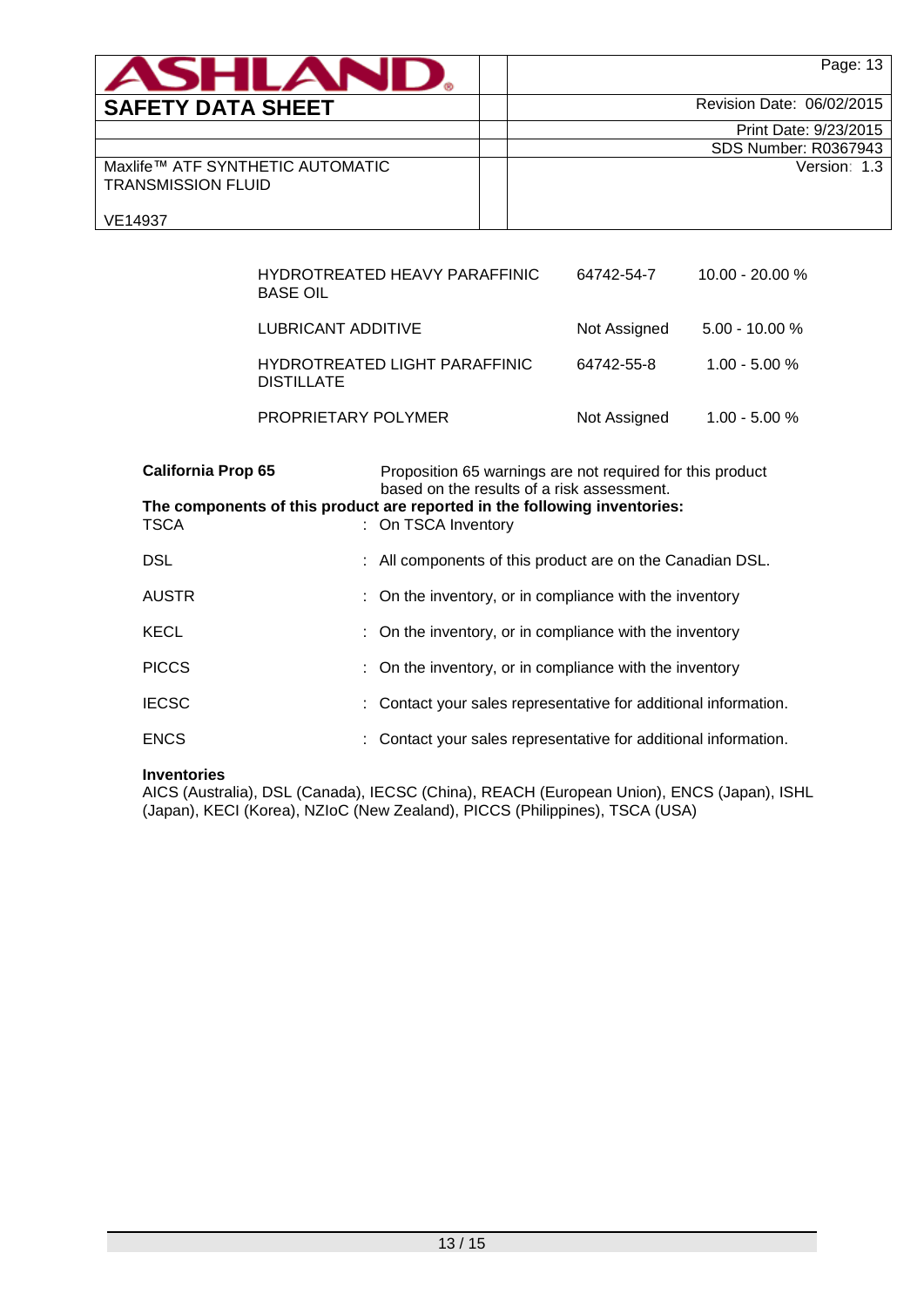| <b>ASHLAN</b>                                                 | Page: 14                    |
|---------------------------------------------------------------|-----------------------------|
| <b>SAFETY DATA SHEET</b>                                      | Revision Date: 06/02/2015   |
|                                                               | Print Date: 9/23/2015       |
|                                                               | <b>SDS Number: R0367943</b> |
| Maxlife™ ATF SYNTHETIC AUTOMATIC<br><b>TRANSMISSION FLUID</b> | Version: 1.3                |
| VE14937                                                       |                             |

## **SECTION 16. OTHER INFORMATION**

## **Further information**

Revision Date: 06/02/2015



# **NFPA Flammable and Combustible Liquids Classification**

Combustible Liquid Class IIIB

## **Full text of H-Statements referred to under sections 2 and 3.**

| H <sub>304</sub> | May be fatal if swallowed and enters airways.         |
|------------------|-------------------------------------------------------|
| H317             | May cause an allergic skin reaction.                  |
| H <sub>319</sub> | Causes serious eye irritation.                        |
| H400             | Very toxic to aquatic life.                           |
| H401             | Toxic to aquatic life.                                |
| H410             | Very toxic to aquatic life with long lasting effects. |

## **Further information**

Sources of key data used to compile the Safety Data Sheet Ashland internal data including own and sponsored test reports The UNECE administers regional agreements implementing harmonised classification for labelling (GHS) and transport.

The information accumulated herein is believed to be accurate but is not warranted to be whether originating with the company or not. Recipients are advised to confirm in advance of need that the information is current, applicable, and suitable to their circumstances. This SDS has been prepared by Ashland's Environmental Health and Safety Department (1-800-325-3751).

List of abbreviations and acronyms that could be, but not necessarily are, used in this safety data sheet :

ACGIH : American Conference of Industrial Hygienists BEI : Biological Exposure Index